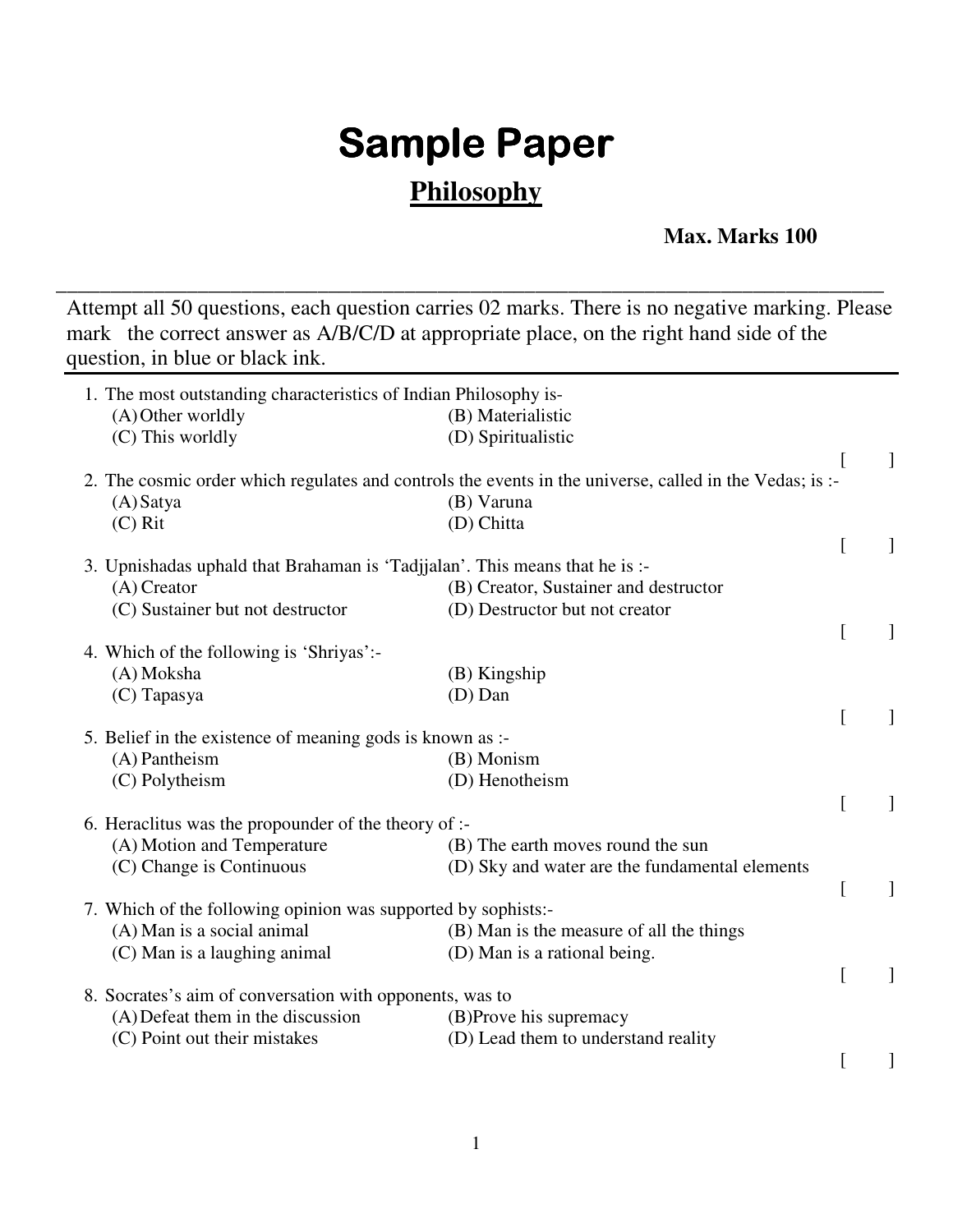| (A) Man always remains dissatisfied.                                        | 9. Socrates told that dissatisfied mean is better than a satisfied pig. This means that    |              |  |
|-----------------------------------------------------------------------------|--------------------------------------------------------------------------------------------|--------------|--|
| (B) Pigs easily get satisfaction                                            |                                                                                            |              |  |
| (C) Human life is dignified even with dissatisfaction                       |                                                                                            |              |  |
| (D) Men and pigs are equal but their satisfaction differs                   |                                                                                            |              |  |
| 10. Charwakas rejected 'Anuman' because                                     |                                                                                            | L            |  |
| (A) Anuman is impossible                                                    |                                                                                            |              |  |
|                                                                             | (B) There is no necessary relation in cause and effect which can be perceived              |              |  |
| (C) Anuman sounds like Hanuman                                              |                                                                                            |              |  |
|                                                                             | (D) Wrong words are used in Anuman and they give defective conclusion                      |              |  |
|                                                                             |                                                                                            | L            |  |
| 11. 'Asatkaryavada' in Nyaya darshan, means:-                               |                                                                                            |              |  |
| (A) There are no causes and no effects                                      |                                                                                            |              |  |
| (B) There are causes and effects                                            |                                                                                            |              |  |
| (C) Causes are independant and so are the effects                           |                                                                                            |              |  |
| (D) Effects are latent in causes                                            |                                                                                            | L            |  |
| 12. 'Aakash' is rejected by charwakas because                               |                                                                                            |              |  |
| $(A)$ It is infinite                                                        | (B) It is unferivable                                                                      |              |  |
| (C) It is multi coloured                                                    | (D) It is full of clouds                                                                   |              |  |
|                                                                             |                                                                                            |              |  |
| 13. 'Guna' in Jain philosophy means:-                                       |                                                                                            |              |  |
| (A) Good quality in a man                                                   |                                                                                            |              |  |
| (B) To think and tell the exact number                                      |                                                                                            |              |  |
| (C) Jain like gunas and dislike avgunas                                     |                                                                                            |              |  |
| (D) Permanent quality of a thing or element                                 |                                                                                            |              |  |
|                                                                             |                                                                                            | L            |  |
| 14. Gandhiji believed in non-violence because                               |                                                                                            |              |  |
| (A) He did not have army                                                    | (B) He considered it equal to truth                                                        |              |  |
| (C) He was coward man                                                       | (D) Britishers have strong and educated                                                    |              |  |
|                                                                             |                                                                                            |              |  |
| 15. The exact meaning of 'Practical vedanta' of Swami Vivekananda will be:- |                                                                                            |              |  |
| (A) All being are equal among themselves                                    |                                                                                            |              |  |
| (B) All beings are created by God<br>(C) All beings will perish and reborn. |                                                                                            |              |  |
| (D) All brings are divine and ultimately one                                |                                                                                            |              |  |
|                                                                             |                                                                                            | L            |  |
|                                                                             | 16. The difference between intellect and intuition, according to Dr. Radhakrishnan is of:- |              |  |
| $(A)$ Kind                                                                  | (B) Category                                                                               |              |  |
| (C) Totality                                                                | (D) Spontaneity                                                                            |              |  |
|                                                                             |                                                                                            | $\mathsf{L}$ |  |
| 17. Tagore believed that religion uphights man from his limitations to:-    |                                                                                            |              |  |
| (A) Higher post                                                             | (B) Wealthy status                                                                         |              |  |
| (C) Mass-popularity                                                         | (D) Universal oneness                                                                      |              |  |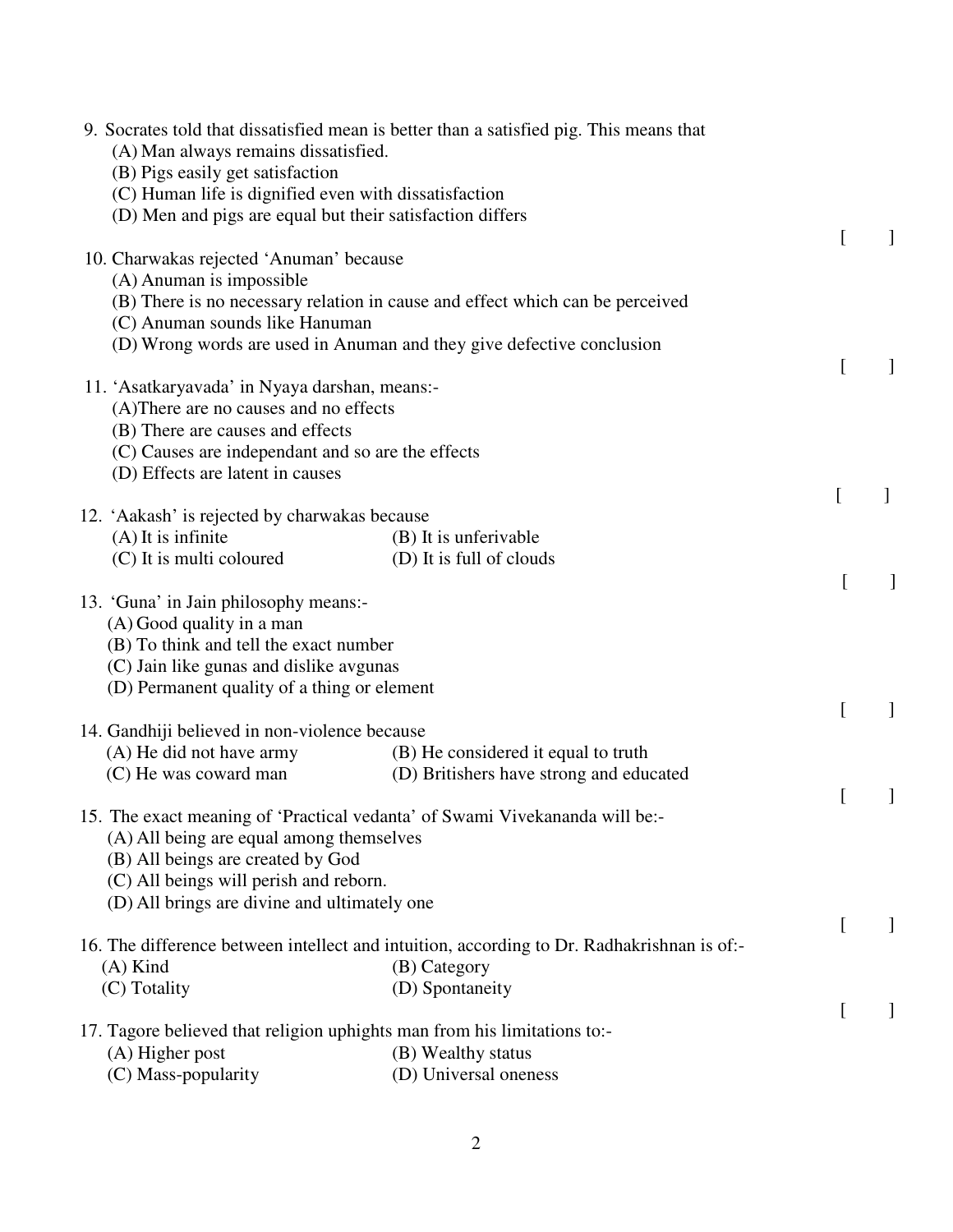|                                                                                | 18. Which of the form of Evolution is in accordance with the ideas of Sh. Arbindo:-                       |              |   |
|--------------------------------------------------------------------------------|-----------------------------------------------------------------------------------------------------------|--------------|---|
| (A) Materialistic                                                              | (B) Spiritualistic                                                                                        |              |   |
| (C) Scientific                                                                 | (C) Logical                                                                                               |              |   |
|                                                                                |                                                                                                           | $\Gamma$     |   |
|                                                                                | 19. Baba Saheb Ambedkar Did not believe in Varna Vyavastha of Hindu Scriptures because:-                  |              |   |
| (A) It was equal to caste system                                               | (B) It was theoretically good but practically wrong                                                       |              |   |
| (C) It was based on discrimination                                             | (D) It was liked Gandhiji and Ambedkar did not like Gandhi                                                |              |   |
|                                                                                |                                                                                                           |              | 1 |
|                                                                                | 20. The Validity of knowledge is preferable than the opinion according to Plato because:-                 |              |   |
| (A) Knowledge is achieved with difficulty                                      |                                                                                                           |              |   |
| (B) Opinion is emotion based                                                   |                                                                                                           |              |   |
| (C) Knowledge is rational and universal                                        |                                                                                                           |              |   |
| (D) Knowledge is particular in particular persons                              |                                                                                                           |              |   |
|                                                                                |                                                                                                           | $\mathsf{L}$ |   |
| 21. 'Ideas' of Plato reside in:-                                               |                                                                                                           |              |   |
| (A) Eternal world                                                              | (B) Heaven                                                                                                |              |   |
| (C) This world                                                                 | (D) Minds of Men                                                                                          |              |   |
|                                                                                |                                                                                                           | $\Gamma$     |   |
| 22. The name of the first Greek thinker is:-                                   |                                                                                                           |              |   |
| (A) Pythagoras                                                                 | (B) Parmenides                                                                                            |              |   |
| $(C)$ Theles                                                                   | (D) Epicurus                                                                                              |              |   |
|                                                                                |                                                                                                           |              | 1 |
|                                                                                | 23. Aristotle accepted causes for every event happening in the world. Their number according to him are:- |              |   |
| $(A)$ Six                                                                      | $(B)$ Three                                                                                               |              |   |
| $(C)$ Five                                                                     | $(D)$ Four                                                                                                |              |   |
|                                                                                |                                                                                                           |              |   |
|                                                                                | 24. Upnishadas proposed 'Sagun' and 'Nirgun' Braham. Name the Acharya who only accepted 'Nirgun           |              |   |
| Braham'.                                                                       |                                                                                                           |              |   |
| (A) Ramanujacharyya                                                            | (B) Yamunacharyya                                                                                         |              |   |
| (C) Nimbarkacharyya                                                            | (D) Shankaracharyya                                                                                       |              |   |
|                                                                                |                                                                                                           |              |   |
| 25. 'Nasadiya Sukta' appears in:-                                              |                                                                                                           |              |   |
| $(A)$ Gita                                                                     | (B) Brahadaranyak upnishad                                                                                |              |   |
| (C) Braham Sutra                                                               | (D) Rigveda                                                                                               |              |   |
|                                                                                |                                                                                                           | $\mathsf{L}$ |   |
| 26. 'Syadwad' exactly means:-                                                  |                                                                                                           |              |   |
| (A) Existence is many-fold                                                     |                                                                                                           |              |   |
| (B) Qualities of a thing are infinite                                          |                                                                                                           |              |   |
|                                                                                | (C) Limited and particular aspects of a thing can be noticed in a particular reference                    |              |   |
| (D) Time and space are infinite and Jivas are also infinite                    |                                                                                                           |              |   |
|                                                                                |                                                                                                           |              |   |
| 27. Which of the following is the source of knowledge according to Leibnitze:- |                                                                                                           |              |   |
| $(A)$ Senses                                                                   | (B) Mind                                                                                                  |              |   |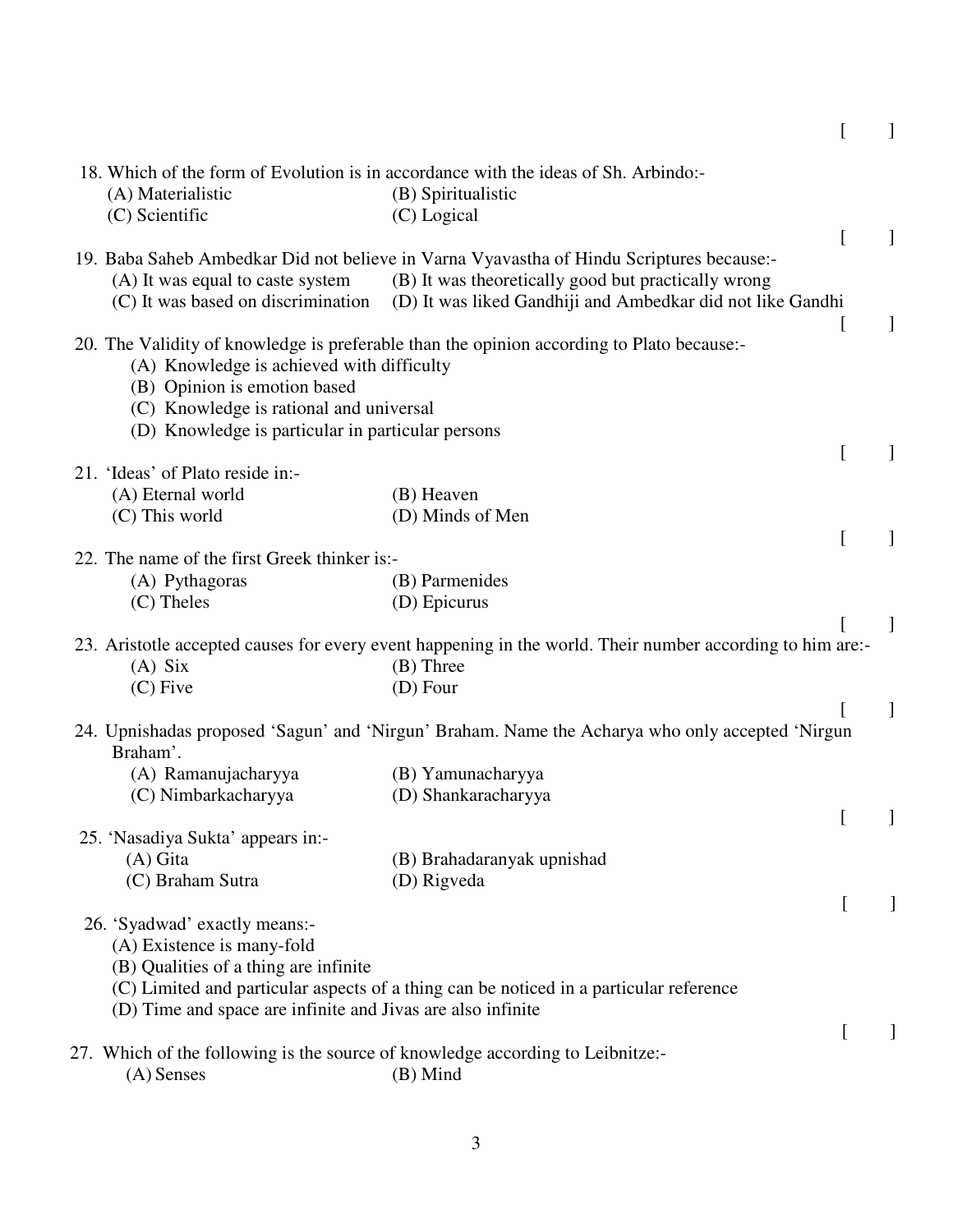| $(C)$ Reason                                                                                                                                                                                                             | (D) Matter                                                                                                    |              |  |
|--------------------------------------------------------------------------------------------------------------------------------------------------------------------------------------------------------------------------|---------------------------------------------------------------------------------------------------------------|--------------|--|
| 28. Monodlogy of Leibnitze is the example of:-<br>$(A)$ Dudism                                                                                                                                                           | (B) Monism                                                                                                    |              |  |
| (C) Pluralism                                                                                                                                                                                                            | (D) None                                                                                                      |              |  |
| 29. According to John Lock primary qualities reside in:-<br>$(A)$ Mind                                                                                                                                                   | (B) Reason                                                                                                    |              |  |
| $(C)$ Thing                                                                                                                                                                                                              | (D) Senses                                                                                                    | $\mathsf{L}$ |  |
| 30. 'Esse est percipi' in Berkeley's philosophy means:-<br>$(A)$ To perceive is to exist<br>(B) To exist is to be perceived<br>(C) To be perceived by others<br>(D) To be perceived by God                               |                                                                                                               |              |  |
| 31. 'Essay Concerning Human Nature' was authored by:-                                                                                                                                                                    |                                                                                                               |              |  |
| (A) John Locke<br>$(C)$ Kant                                                                                                                                                                                             | (B) Hegal<br>(D) Hume                                                                                         |              |  |
| 32. Hume rejected the existence of soul, God and things because:-<br>(A) They are false belief<br>(B) They are accepted by opponents<br>(C) They do not fall in the area of experience<br>(D) They are only in the books |                                                                                                               |              |  |
| 33. Who wrote 'critique of Pure Reason'?                                                                                                                                                                                 |                                                                                                               |              |  |
| $(A)$ Hegal<br>(C) Descartes                                                                                                                                                                                             | $(B)$ Hume<br>(D) Kant                                                                                        |              |  |
| body of principles.' This statement was made by:-                                                                                                                                                                        | 34. 'The Goal of Philosophy is the logical analysis of scientific concepts. Philosophy is a process and not a |              |  |
| $(A)$ R. Carnap<br>(B) Wittgenstein                                                                                                                                                                                      | (B) Karl Manger<br>$(C)$ Hegal                                                                                |              |  |
|                                                                                                                                                                                                                          |                                                                                                               |              |  |
| 35. Who from the following is a realist:-<br>$(A)$ Hegal<br>$(C)$ Kant                                                                                                                                                   | (B) Berkely<br>(D) G.E Moore                                                                                  |              |  |
| 36. Metaphysics was eliminated by the school of :-                                                                                                                                                                       |                                                                                                               | $\mathsf{L}$ |  |
| (A) Rationalists<br>(C) Logical Positivists                                                                                                                                                                              | (B) Existentialists<br>(D) Empiricists                                                                        |              |  |
|                                                                                                                                                                                                                          |                                                                                                               |              |  |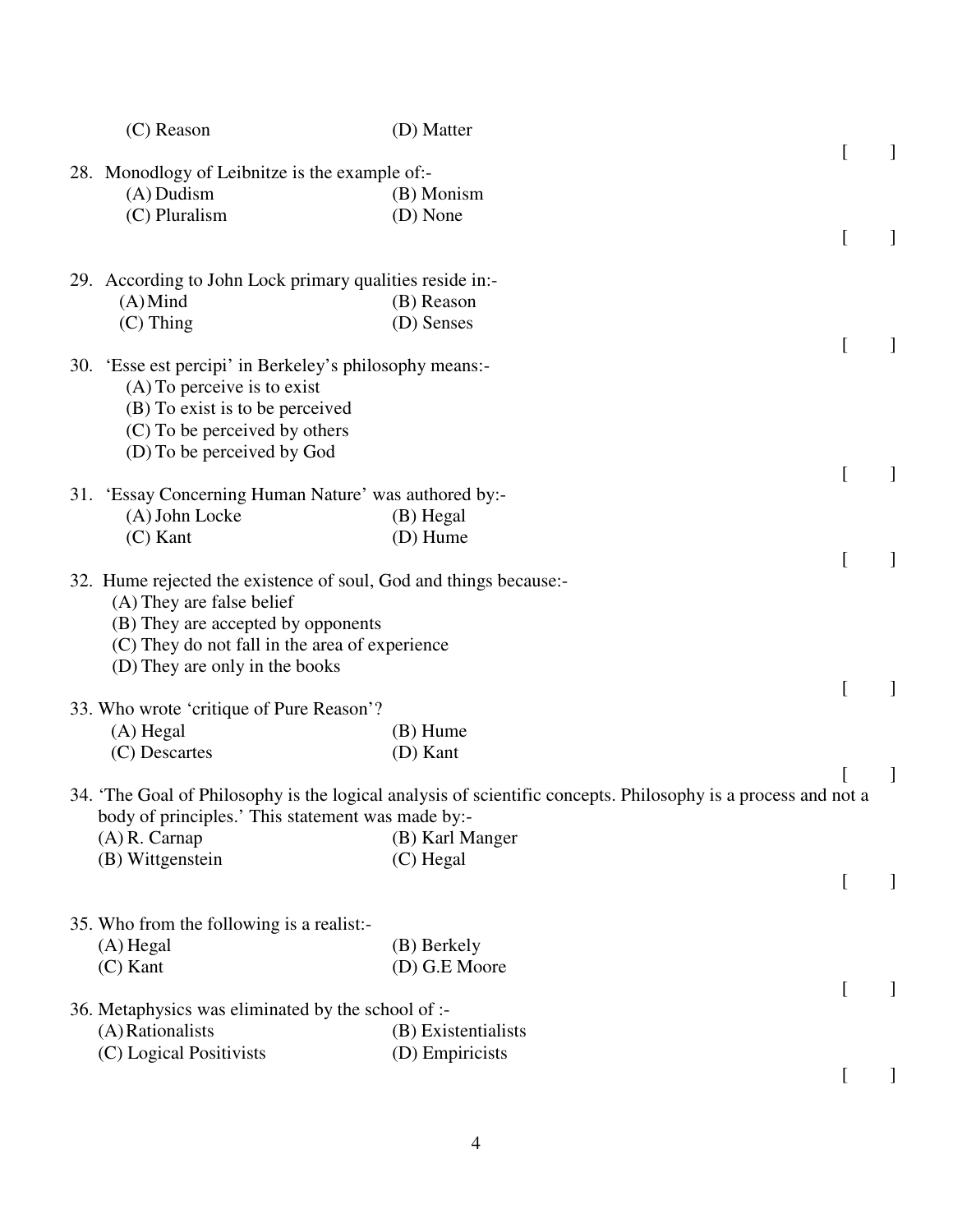| 37. Existentialist emphasise on:-                                               |                                                                                         |                  |              |
|---------------------------------------------------------------------------------|-----------------------------------------------------------------------------------------|------------------|--------------|
| $(A)$ Being                                                                     | (B) World                                                                               |                  |              |
| $(C)$ Creator                                                                   | (D) Becoming                                                                            |                  |              |
| 38. Who held the opinion that Existentialism is the new name of an old system:- |                                                                                         |                  |              |
| (A) Max Muller                                                                  | (B) Berdrend Russell                                                                    |                  |              |
| (C) Dr. Radhakrishnan                                                           | (D) J. S. Menkenzie                                                                     |                  |              |
|                                                                                 |                                                                                         | L                | 1            |
| 39. The Correct meaning of 'Pragmatism' will be:-                               |                                                                                         |                  |              |
| $(A)$ The useful is expensive                                                   | (B) That which has a utility only that exists.                                          |                  |              |
|                                                                                 | (C) Utility changes and so the world (D) Change is real and always happening.           |                  |              |
|                                                                                 |                                                                                         | $\Gamma$         | $\mathbf{I}$ |
|                                                                                 |                                                                                         |                  |              |
| 40. Kant considered space-time as the spects to know the things. This means:-   |                                                                                         |                  |              |
| (A) Space and time are infinite<br>(B) Space is extensive and time countable    |                                                                                         |                  |              |
| (C) We are unable to know things beyond space-time                              |                                                                                         |                  |              |
| (D) Space-time are mind-based                                                   |                                                                                         |                  |              |
|                                                                                 |                                                                                         |                  |              |
| 41. The approach of Spinoza can be said as correct from the following:-         |                                                                                         |                  |              |
| (A) Mathematical                                                                | (B) Geometrical                                                                         |                  |              |
| (C) Algebraic                                                                   | (D) Analytical                                                                          |                  |              |
|                                                                                 |                                                                                         | L                | 1            |
|                                                                                 | 42. Descarte doubted everything including God but he did not doubt himself because:-    |                  |              |
| $(A)$ He ignored himself                                                        | (B) It was his great mistake                                                            |                  |              |
|                                                                                 | (C) He doubted but could not accept it (D) He was doubtless that he was doubting.       |                  |              |
|                                                                                 | 43. The proof according to Descartes for the existence of self is established through:- |                  | ]            |
| $(A)$ Doubt                                                                     | (B) Thought                                                                             |                  |              |
| (C) Motion                                                                      | (D) Extention                                                                           |                  |              |
|                                                                                 |                                                                                         |                  |              |
|                                                                                 | 44. Upnishadas say that 'Atman is Brahaman' and not 'Brahaman is Atman' because:-       |                  |              |
| (A) There is difference between the two                                         |                                                                                         |                  |              |
| (B) Atman is similar to Brahaman                                                |                                                                                         |                  |              |
| (C) Brahaman is end and Atman means                                             |                                                                                         |                  |              |
| (D) Our approach for realization sports from atman                              |                                                                                         |                  |              |
|                                                                                 |                                                                                         | $\left[ \right]$ | $\mathbf{I}$ |
| 45. Vedas, as a form of 'Pramana' fall in the category of:-<br>(A) Perception   | (B) Shruti                                                                              |                  |              |
| (C) Inference                                                                   | (D) Tark                                                                                |                  |              |
|                                                                                 |                                                                                         | $\left[ \right]$ |              |
| 46. 'Paryaya' in Jainism means:-                                                |                                                                                         |                  |              |
| (A) Synonymous                                                                  | (B) For others                                                                          |                  |              |
| (C) Accidental qualities                                                        | (C) Good qualities                                                                      |                  |              |
|                                                                                 |                                                                                         |                  |              |